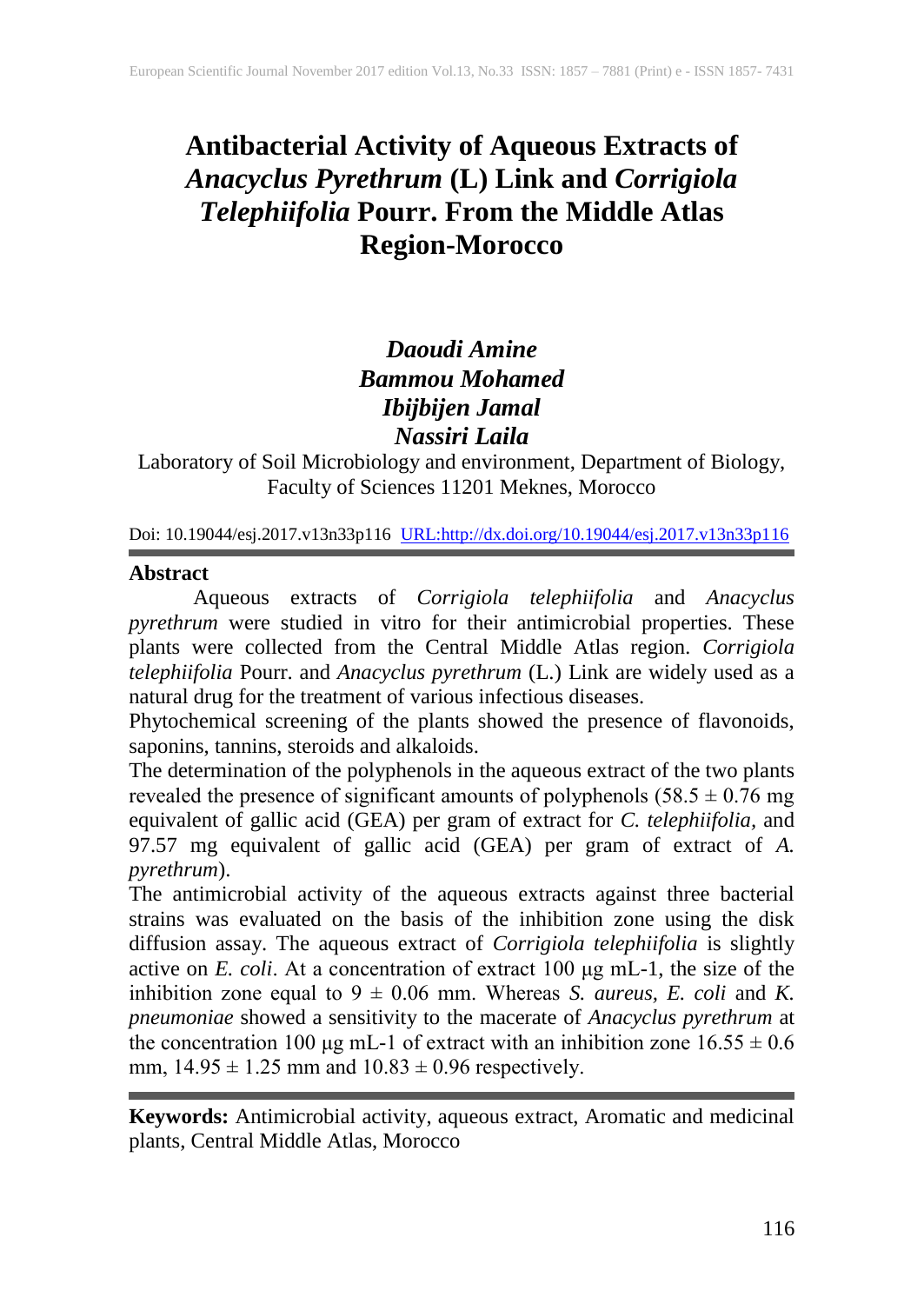#### **Introduction**

The plants have always been the source of medicines, following the presence of many active ingredients that result from therapeutic properties (Ibn Makhlouf, 2008). The plants should be used with great caution, despite their inoffensive reputations (Jean, 2009).

The plants are rich in a wide variety of secondary metabolites, such as tannins, terpenoids, alkaloids and flavonoids, which derive from antimicrobial properties (Muanda, 2010). However, it was not until the early 20<sup>th</sup> century that scientists became concerned about it (Yano *et al.*, 2006).

People have explored the nature especially plants in search of new drugs (Dabai *et al*., 2012). Medicinal plants are a rich source of antimicrobial agents and are widely used in human therapy, veterinary, agriculture, scientific research and countless other fields (Hussain *et al*., 2012).

Although many plant species have been tested for antimicrobial properties, a large majority have not been adequately assessed (Balandrin *et al*., 1985). In this context, the antibacterial activity of aqueous extracts of two plant species from the Central Middle Atlas region, namely *Corrigiola telephiifolia* Pourr. (سرغينة - Serguina) from the family of Caryophylaceae, and *Anacyclus pyrethrum* (L.) Link ( قرحة عقير - Akir karha) from the Asteraceae. These two plants are widely used in Moroccan traditional medicine for the treatment of several diseases: gastroenteritis, spasms and colic, arthritis and rheumatoid, gum diseases and toothache, pathologies of the respiratory system (Bammou *et al*., 2015; Nassiri *et al*., 2016)

The main objective of this work was to screened for the presence of phytochemicals constituents and to determine the antimicrobial capacities of aqueous extracts against two gram negative bacillus strains (*Escherichia coli* and *Klebsiella pneumonia*) and a gram positive cocci strain *Staphylococcus aureus*, respectively responsible for pulmonary, digestive and skin infections.

# **Material and methods Monograph of studied plants** *Anacyclus pyrethrum* **(L.) Link (Figure 1: a, b) Botanical situation**

- **-** Kingdom **:** Plantae
- **-** Class : Magnoliopsida
- Order : Asterales
- Family : Asteraceae
- Genre : *Anacyclus* L.
- Species: *Anacyclus pyrethrum* (L) Link
- French name: Pyrèthre d'Afrique
- Arabic name: قرحة عقير Akir karha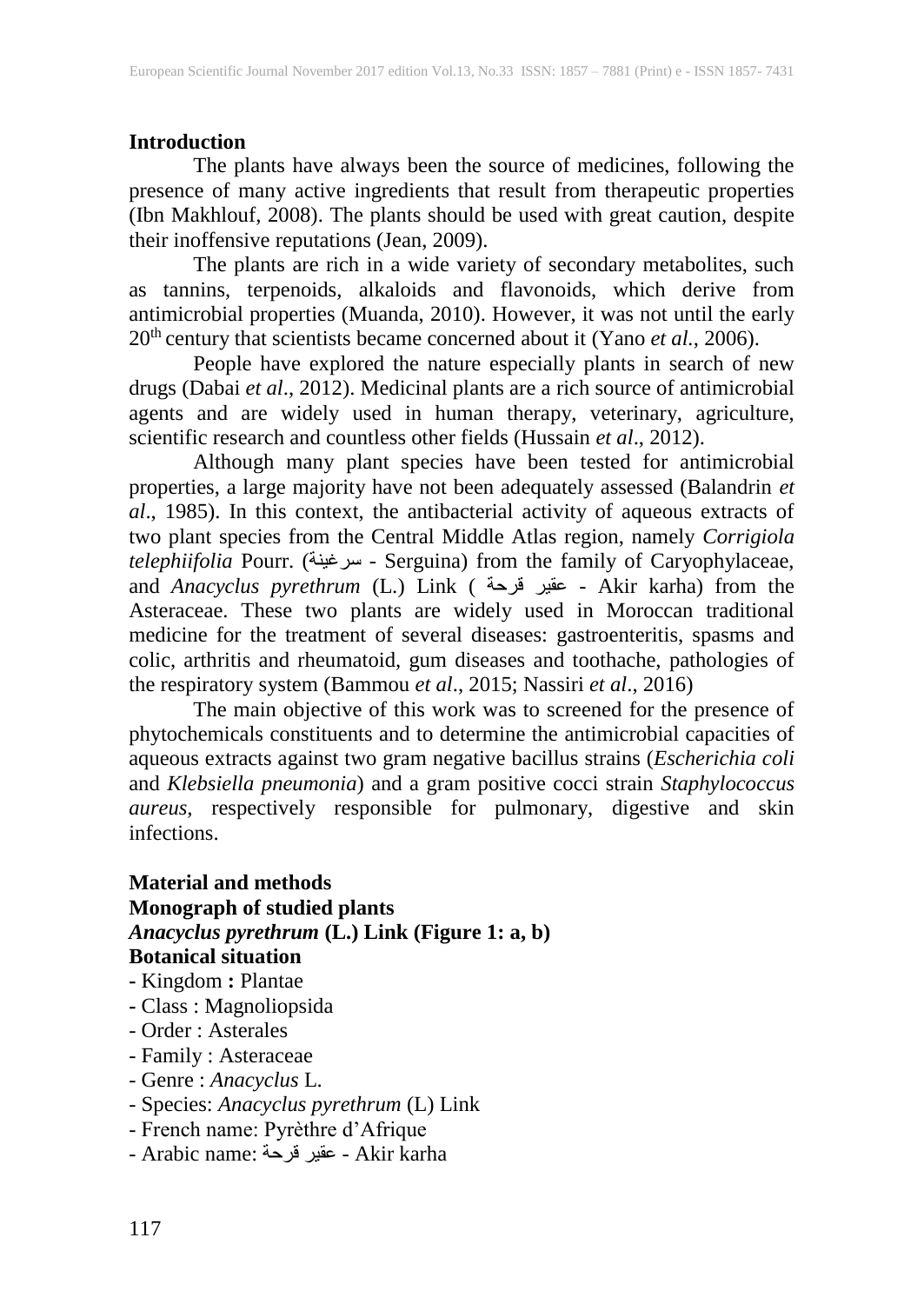

**Fig. 1 (a,b):** *Anacyclus pyrethrum* (L.) Link (by DAOUDI Amine)

**Botanical description**: the diameter of the involucre is between 7 to 22 mm; Bracts on three rows, narrowly triangular, green below, blades above, darkbrown margins, fine, eroded. Hemicryptophyte (spring and summer).

**Bioclimate**: we can find this plant in the semi-arid, subhumid and humid bioclimate.

**Distribution**: this species is regularly encountered in High mountains- Atlas Saharan, Anti atlas, High atlas, Middle atlas Moroccan, North atlantic plateaux of eastern Morocco (Jerada) Rif (Chaouene, Jbel Assilenh, valley of Tizi-n-lel) (Fennane *et al.*, 2014).

**Traditional use**: *Anacyclus pyrethrum* is widely used for the treatment of some rheumatism; root powder is recommended for internal use against liver disease, decoction is used to treat cases of bronchitis and enuresis (Sijelmassi, 1996; Daoudi *et al.*, 2014; Bammou *et al.*, 2015), and is therefore recommended for treating oral diseases (Bellakhdar, 1997; Daoudi *et al*., 2014). *A. pyrethrum* is used in the manufacture of dentifrices (Sijelmassi, 1996).

**Toxicity**: this plant that cannot be devoid of a toxic part. Indeed, according to a study carried out by Daoudi *et al.* (2014), several accidents have been reported. It causes respiratory problems, gastroenteritis, colic, skin irritation, mucous membranes, buzzing of the ears and even loss of consciousness (Bellakhdar, 1997; Hmamouchi, 1999).

**Plant chemistry**: unsaturated amides, inulin, tannins and resin are identified in the root, also alkaloids and yellow dyes are present (Bellakhdar, 1997; Hmamouchi, 1999).

# *Corrigiola telephiifolia* **Pourr (Figure 2: a,b)**

**Botanical situation**

- Kingdom: Plantae

- Class: Magnoliopsida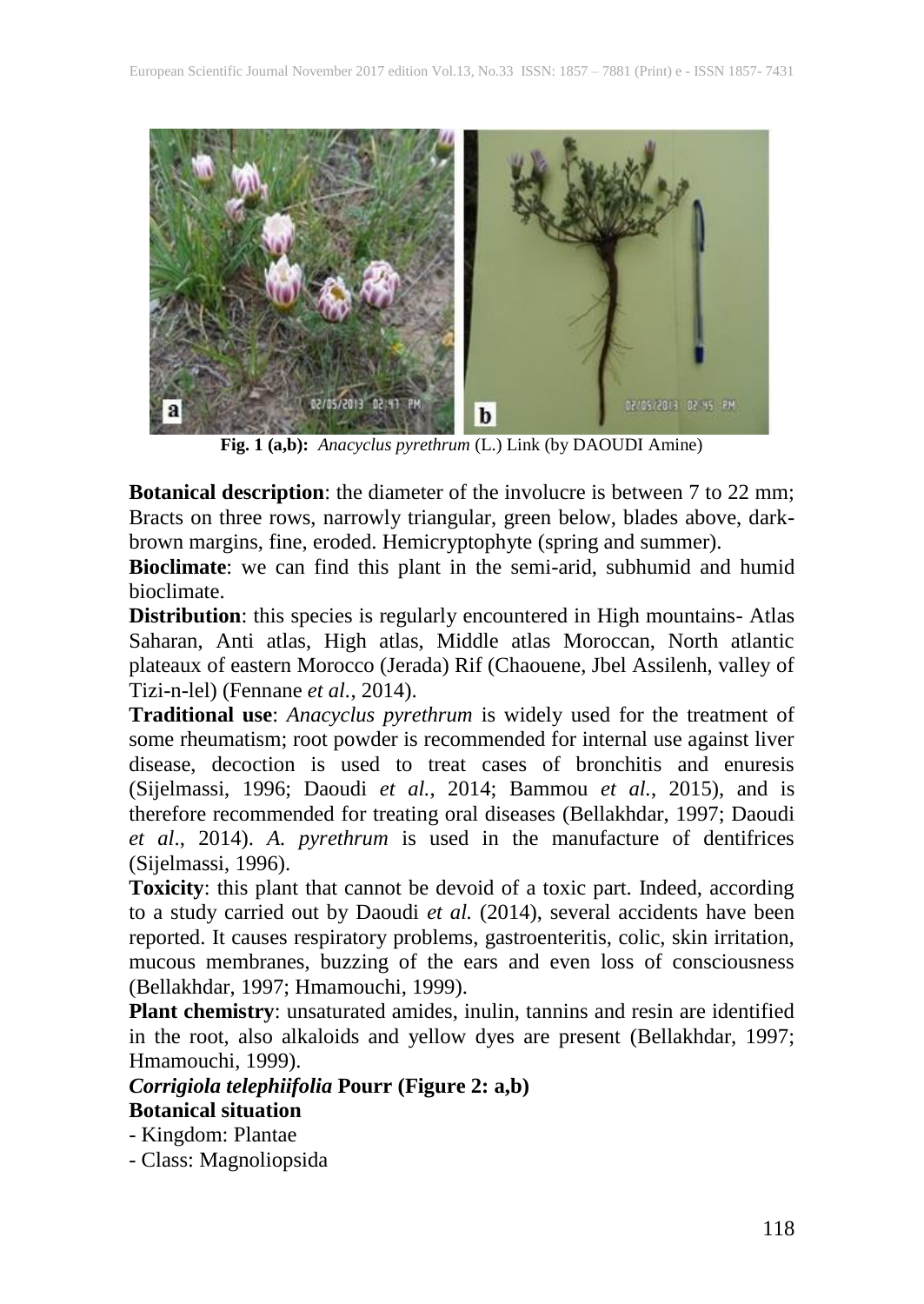- Order: Caryphyllales
- Family: Caryophylaceae
- Genre : Corrigiola L.
- Species : *Corrigiola telephiifolia* Pourr.
- French name : Corrigiole
- Arabic name : سرغينة Serguina



**Fig. 2 (a,b):** *Corrigiola telephiifolia* Pourr (by DAOUDI Amine)

**Botanical description**: *Corrigiola telephiifolia* is an herbaceous plant. The stem leaves oblong-lanceolate, spatulate or oval, somewhat thick, odorous roots. Inflorescence in axillary and terminal glomeruli. Perianth white or a little pinkish, sensibly as long as the sepals. Five stamens shorter than the petals. Whitish anthers. Three stigmata. Akene trigone, crustacean, included in persistent perianth. Hemicryptophyte (spring and summer).

**Distribution**: the species is distributed throughout the stoney and sandy plains and mountains: Anti atlas (Siroua), High atlas, Middle atlas, Middle Atlantic, North Atlantic Morocco and Rif (Fennane and Ibn-Tattou, 1999).

**Bioclimate**: this species is located on the semi-arid soft, semi-arid cold, sub humid bioclimate.

**Traditional use**: this plant is used to treat, respiratory, gastric, dermatological, urogenital, neurological and typhoid diseases (Daoudi *et al*., 2015). Also in aromatic; the roots of serghin are widely used in fumigations, they are the reputation of keeping evil geniuses at a distance (Bellakhdar, 1997) this plant is also used against allergies (Juven *et al.*, 1994; El Hafian *et al.*, 2014).

**Toxicity**: there is no risk of toxicity during administration of this plant, but the dichloromethane extract of this plant showed potent cytotoxicity [\(Doudach](#page-10-0) *et al.*, 2012,b).

**Plant chemistry**: this plant contains many types of secondary metabolites, including terpenes, phenolic compounds, quinones, alkaloids, saponins and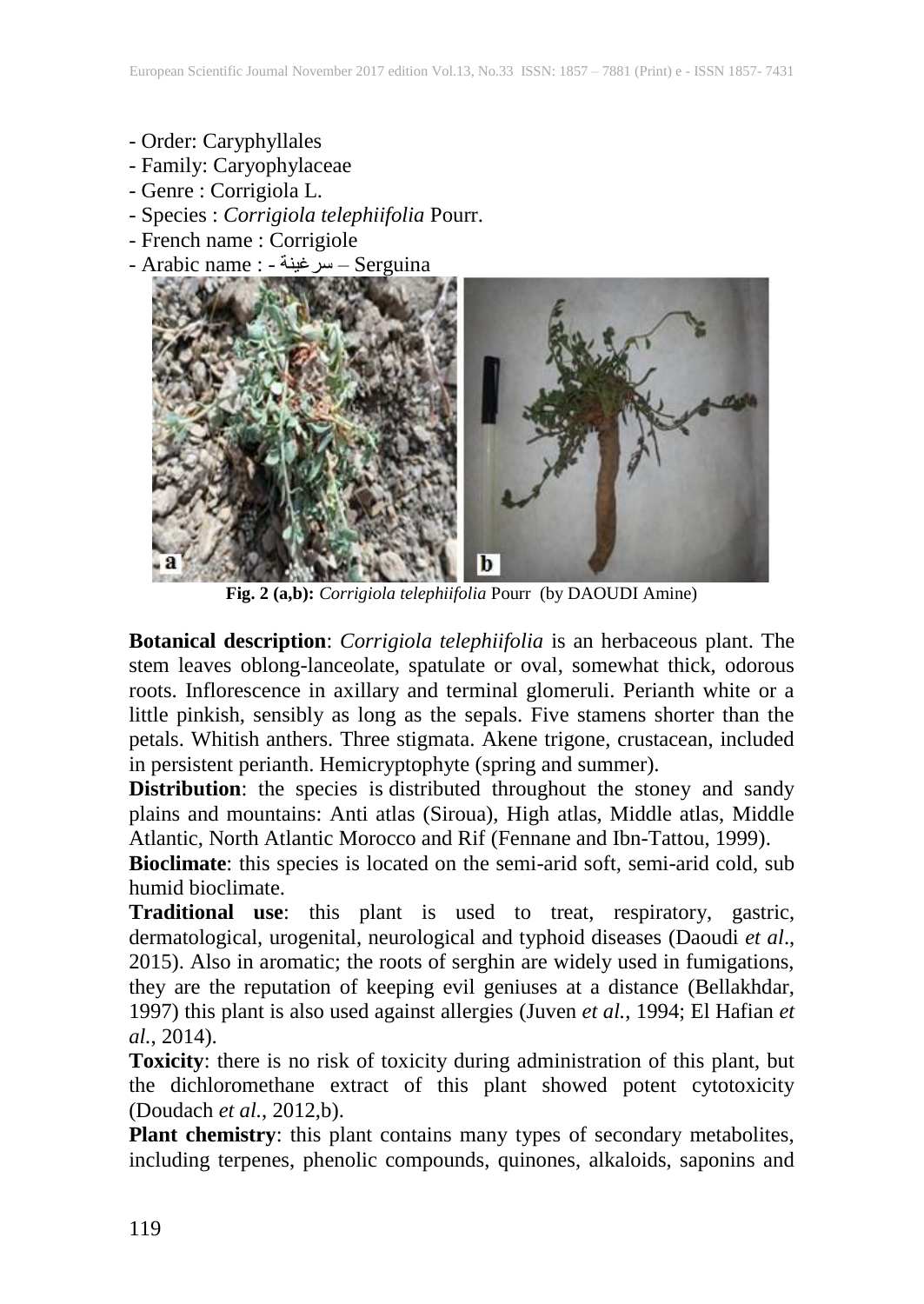tannins. The nature and concentration of these compounds depend on the degree of maturity of the plant and the environmental conditions that may influence the capacity of the plant tissue to store and / or synthesis the molecules [\(Doudach](#page-10-0) *et al*., 2012,b).

# **Preparation of plant material Preparation of aqueous extracts**

In this study, we used three modes of traditional extraction: maceration at room temperature, infusion and decoction, the ratio used is  $1/10$  (w/v) and the condition was as follows:

The Infusion was prepared by adding 100 mL of boiling distilled water to the sample powder (10g) and were left to stand at room temperature for 15 min, and then filtered through Whatman paper.

The decoction was performed by adding to 100 mL of distilled water to the powder (10g), heated and boiled for 15 min. The mixture was left to stand for 5 min and then filtered. The infusions and decoctions were evacuated at 40°C.

The maceration was performed by stirring the plant material powder (10g) with 100 mL of distilled water at room temperature and 150 rpm for 48 h and filtered through Whatman paper. The combined extracts were then evaporated at 40°C.

# **Quantification of active ingredients Preliminary phytochemical screening**

The freshly prepared extracts were subjected to standard phytochemical analysis to ensure the presence of following phytoconstituents (Harborn, 1998; Adebayo and Ishola, 2009).

# **Tests for Alkaloids**

**Mayer's Test**: Take 5 ml of extract, few drops of Mayer's reagent is added by the side of the test tube. A white creamy precipitate indicates the test as positive.

**Dragendorff's Test**: Take 5 ml of extract, 1 or 2 ml of Dragendorff's reagent was added. A prominent yellow/orange precipitate indicates the test as positive.

# **Test for Saponins**

For detection of Saponins the plant extract was subjected for frothing test, 5ml of the extract is vigorously shaken with 8 ml of distilled water in a test tube for 30 sec and was left undisturbed for 20 min. Persistent froth indicating the presence of saponins.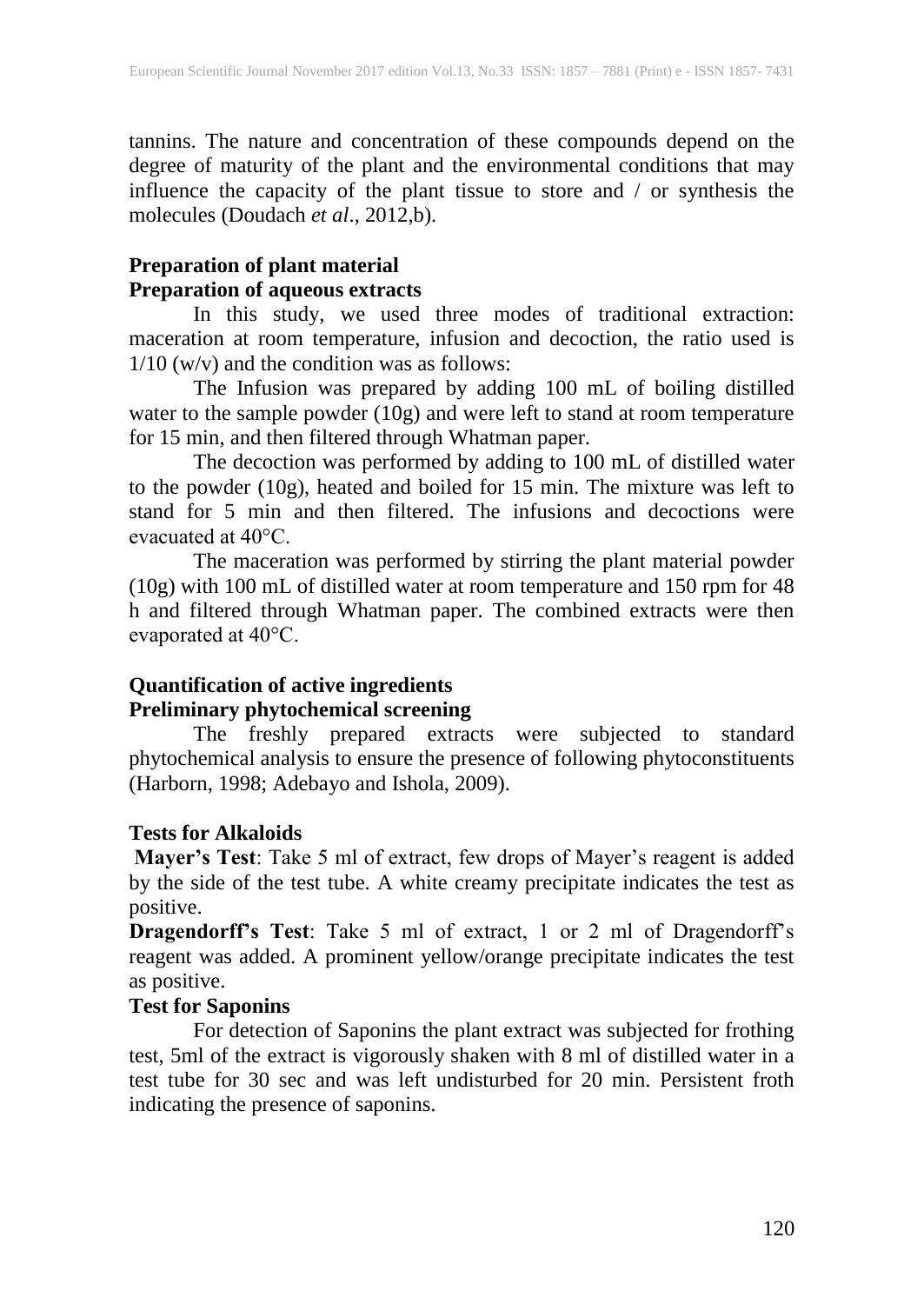#### **Detection of Tannins**

For detection of tannins 3 ml of extract was added to 1% of lead acetate, formation of yellow precipitate indicates the presence of tannins and in the same way 3 ml of extract was treated with 3 ml of FeCl3 appearance of green color indicates the presence of condensed tannins.

#### **Detection of Anthocyanins**

For detection of Anthocyanins 3 ml of extract was treated with 3 ml of 2N HCl  $\&$  NH<sub>3</sub> resulting in to the appearance of pink red colour which turns in to blue violet indicating the presence of Anthocyanins.

#### **Detection of Steroids**

For detection of steroids 0.5 ml of extract was dissolved in 5 ml of chloroform to this mixture concentrated sulphuric acid was added from the side of the test tubes uppe layer at surface appeared red and acidic layer showed yellow with green fluorescence indicating the presence of steroids.

# **Detection of Flavonoids**

For detection of flavonoids, alkaline reagent test was performed. The extract was treated with 10% of NaOH solution resulting in to the formation of deep yellow color indicated the presence of flavonoids

#### *Determination of total polyphenols*

The polyphenol content was measured using the Folin-Ciocalteu method: 1 mL of Folin reagent (diluted 10 times) was added to 200 µl of aqueous extract and 2 mL of distilled water. The mixture was then in incubation for 4 min before adding 0.8 mL of sodium carbonate (7.5%). The total polyphenols contents were determined after 2 h of incubation and the absorbance was measured at  $\lambda_{\text{max}} = 765$  nanometres. The results were obtained as milligram of gallic acid equivalent (GEA) per gram of extract (Ghedadba *et al*., 2015).

# **Antibacterial activity by the disk method Bacterial culture**

In order to test the antibacterial potential of aqueous extracts of: *Corrigiola telephiifolia* Pourr., and *Anacyclus pyrethrum* (L) Link. Two Gram-negative bacillus strains (*Escherichia Coli* and *Klebsiella pneumonia*) and a gram-positive cocci strain *Staphylococcus aureus*, respectively responsible for pulmonary, digestive and cutaneous infections, were used in this test. These strains were isolated and identified by the bacteriology department, Mohamed V Meknes hospital centre. One to two colonies were isolated from each fresh culture strain and transferred to tubes containing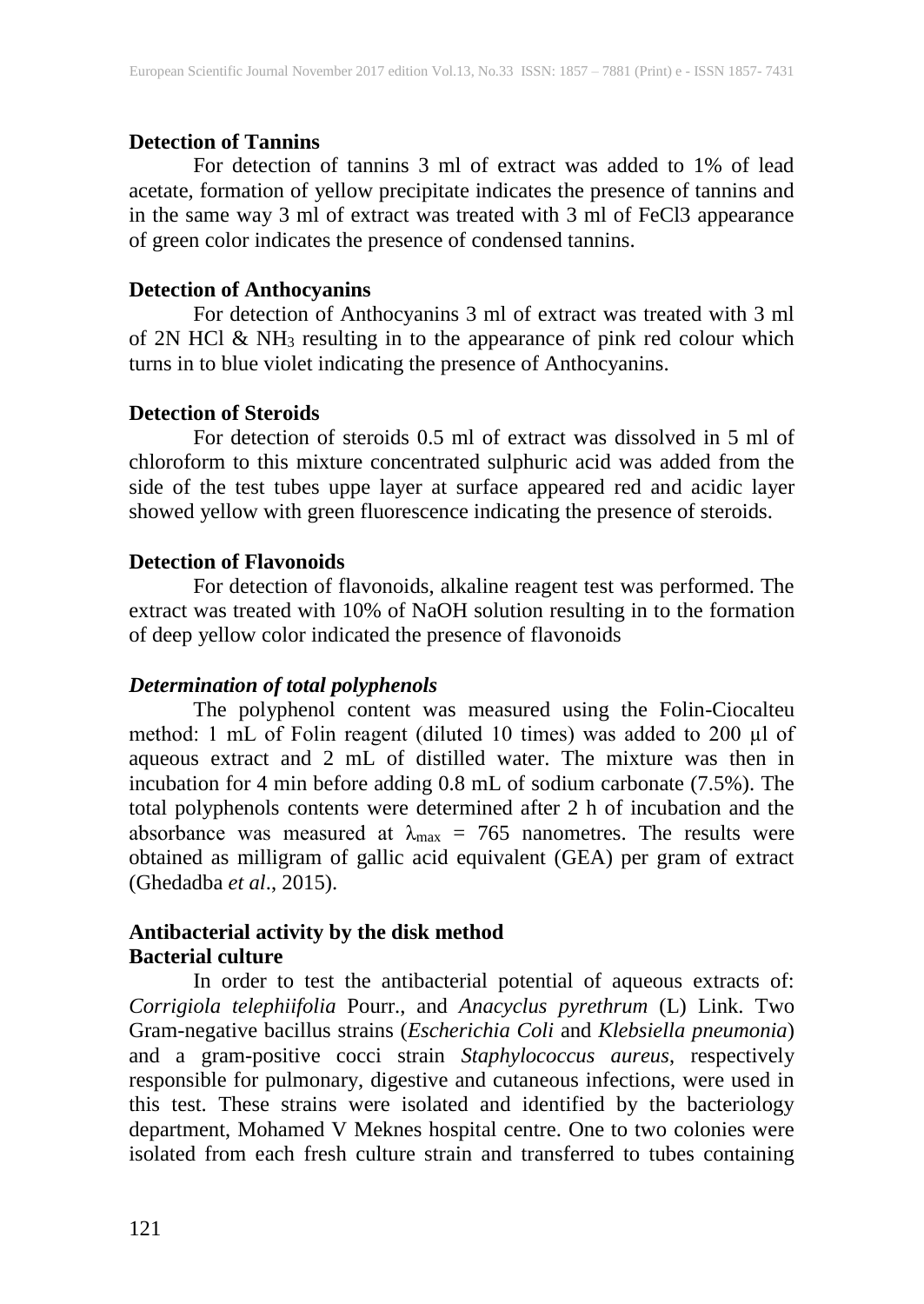sterile distilled water in order to have an initial cell density or turbidity close to that of McFarland 0, 5 ( $10^6$  CFU mL<sup>-1</sup>).

#### **Preparation of the antibiogram**

In the present test, the diffusion technique on agar media was used. Dishes containing Mueller Hinton medium were seeded with 100 μl of each pre-prepared bacterial culture. In each dish corresponding to a strain tested, sterile disks of Whatman paper with a diameter of 6 mm were deposited aseptically and impregnated with concentrations ranging from  $25 \mu g$  mL<sup>-1</sup> to 125 μg mL -1 of each aqueous extract. In addition, sterile distilled water was used as a negative control.

Finally, gentamicin (30 μg) was used as a positive control for *Escherichia coli* and *Klebsiella pneumonia* whereas Amikacin (10 μg) was the positive control for *Staphylococcus aureus*. The dishes were made in triplicate and incubated at 37 °C. for 24 hours. The objective of the antibiogram is to predict the susceptibility of a microorganism to one or more antibiotics. This sensitivity is expressed by the appearance of a zone of inhibition around the disks. The results of the antimicrobial evaluation of our extracts are reported in millimeters of the zones or diameters of inhibitions, indicating that the microorganisms are inhibited by the extracts tested.

# **Reading the results**

The antibacterial activity is manifested by the appearance of a halo of inhibition of the bacterial growth around the disks impregnated with the aqueous extract. The result of this activity is expressed by the diameter of the inhibition zone (mm) (Djenane *et al.*, 2012).

- ∅ <8 mm: non-sensitive bacteria;
- $9 < \phi < 14$  mm: sensitive bacteria;
- 15 < $\phi$  <19 mm: very sensitive bacteria;
- ∅> 20 mm: extremely sensitive bacteria.

# **Results and discussion Determination of polyphenols Corrigiola telephiifolia Pourr**.

Phytochemical screening of the plants revealed some differences in the constituents of the two plants tested. As indicated in Table 1, the powder of *Corrigiola telephiifolia* Pourr. showed the presence of alkaloids and flavonoids. In addition to the relatively average amounts of tannin and steroids. The demonstration of saponin was remarkable, so the height of the foam was clearly visible. Our results corroborate those found by (Timite, 2012), which showed that species belonging to the family Caryophyllaceae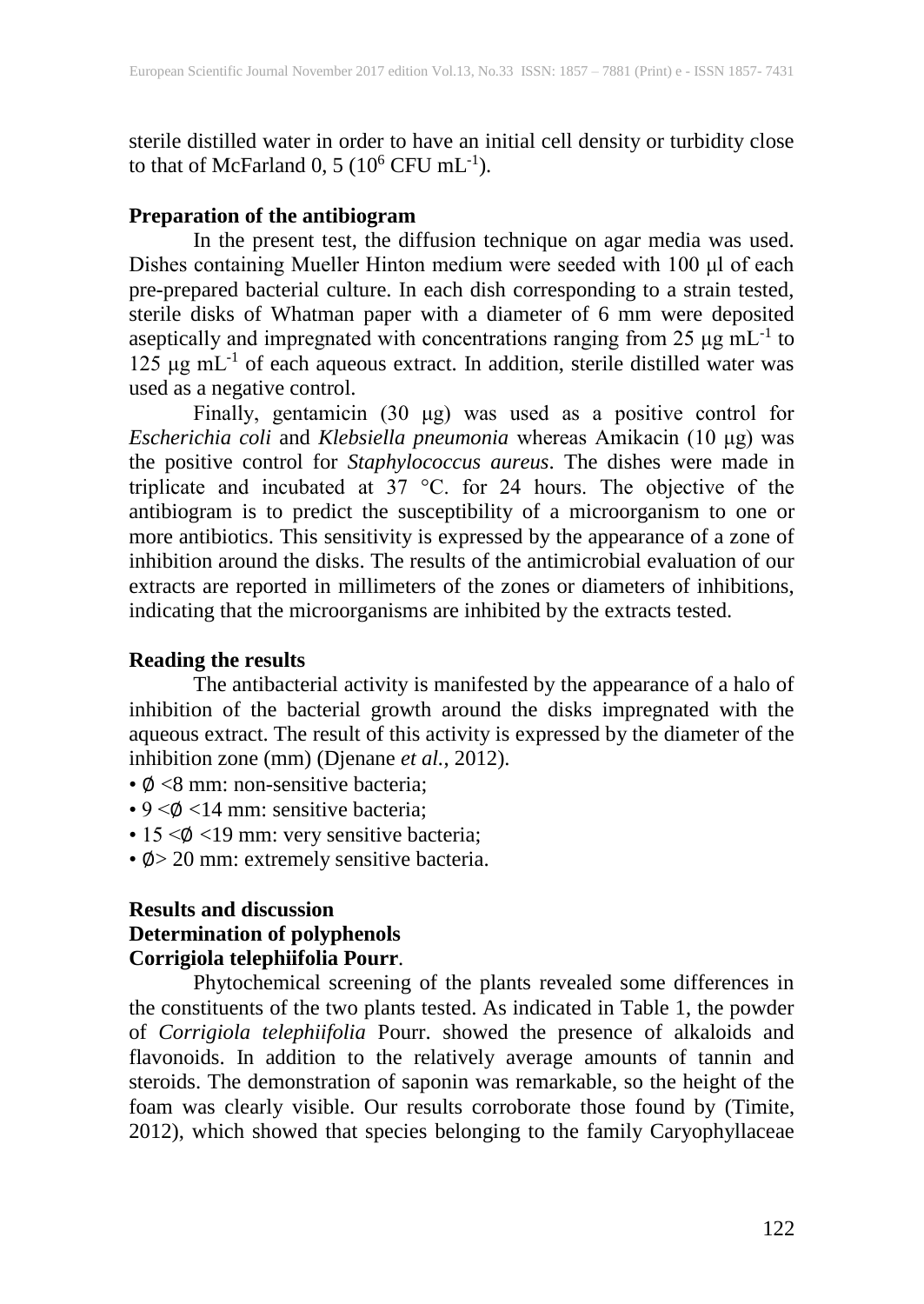| Table 1: Phytochemical constituents of Corrigiola telephiifolia and Anacyclus pyrethrum          |                          |                     |  |  |  |
|--------------------------------------------------------------------------------------------------|--------------------------|---------------------|--|--|--|
| Test                                                                                             | Corrigiola telephiifolia | Anacyclus pyrethrum |  |  |  |
| <b>Tannins</b>                                                                                   | $^{++}$                  |                     |  |  |  |
| Flavonoids                                                                                       |                          |                     |  |  |  |
| Alkaloids                                                                                        |                          | $^{+++}$            |  |  |  |
| Saponins                                                                                         | $+++$                    | $^{++}$             |  |  |  |
| <b>Steroids</b>                                                                                  | $^{++}$                  |                     |  |  |  |
| Anthocyanins                                                                                     |                          |                     |  |  |  |
| $+++$ = appreciable amount; $++$ = moderate amount; $+$ = trace amount; $-$ = completely absent. |                          |                     |  |  |  |

are often rich in saponin and mainly triterpenic saponin. Finally, *Corrigiola telephiifolia* Pourr. is very rich in sterols and triterpenes.

The aqueous extracts of the plant are obtained via the three traditional extraction methods; infusion, decoction and maceration. However, the total polyphenols are assayed via the Folin-ciocalteu method. This method is widely studied because it is standardized, simple, reproducible and the interference with the sample matrix which is often colored is minimized at the long absorption wavelength (765 nm) used (Boukri, 2014). The results showed that the highest concentrations are observed in the macerate of *Corrigiola telephiifolia* with 58.5 mg of gallic acid / g of extract (Figure 3).

In general, the results of phytochemical screening and colorimetric determination revealed the richness of *Corrigiola telephiifolia* Pourr. In total polyphenols this oriented us to evaluate the antimicrobial effect of the plant.

# **Anacyclus pyrethrum (L.) Link**

The phytochemical examination carried out on the ground root extracts of *Anacyclus pyrethrum* (L) Link**.** revealed the presence of alkaloids, flavonoids, tannins and saponin, these results being consistent with that of (Elazzouzi *et al*., 2014). The bibliography indicates the presence in the roots of polyacetylenes compounds and lignans. The roots mainly accumulate alkamides, especially pellitorin, the main constituent of which is found in the roots of *A. pyrethrum*. These nitrogenous and unsaturated substances are associated with the long-known sialagogue effect (Hamimed, 2009). The determination of the polyphenols in the various aqueous extracts (maceration, decoction and infusion) of this plant revealed that the maceration had the equivalent amount of gallic acid in mg per 1 g of the largest extract relative to the other extracts  $(97, 57$  Qt eq Ag mg  $/ 1$  g extract) (Figure 3).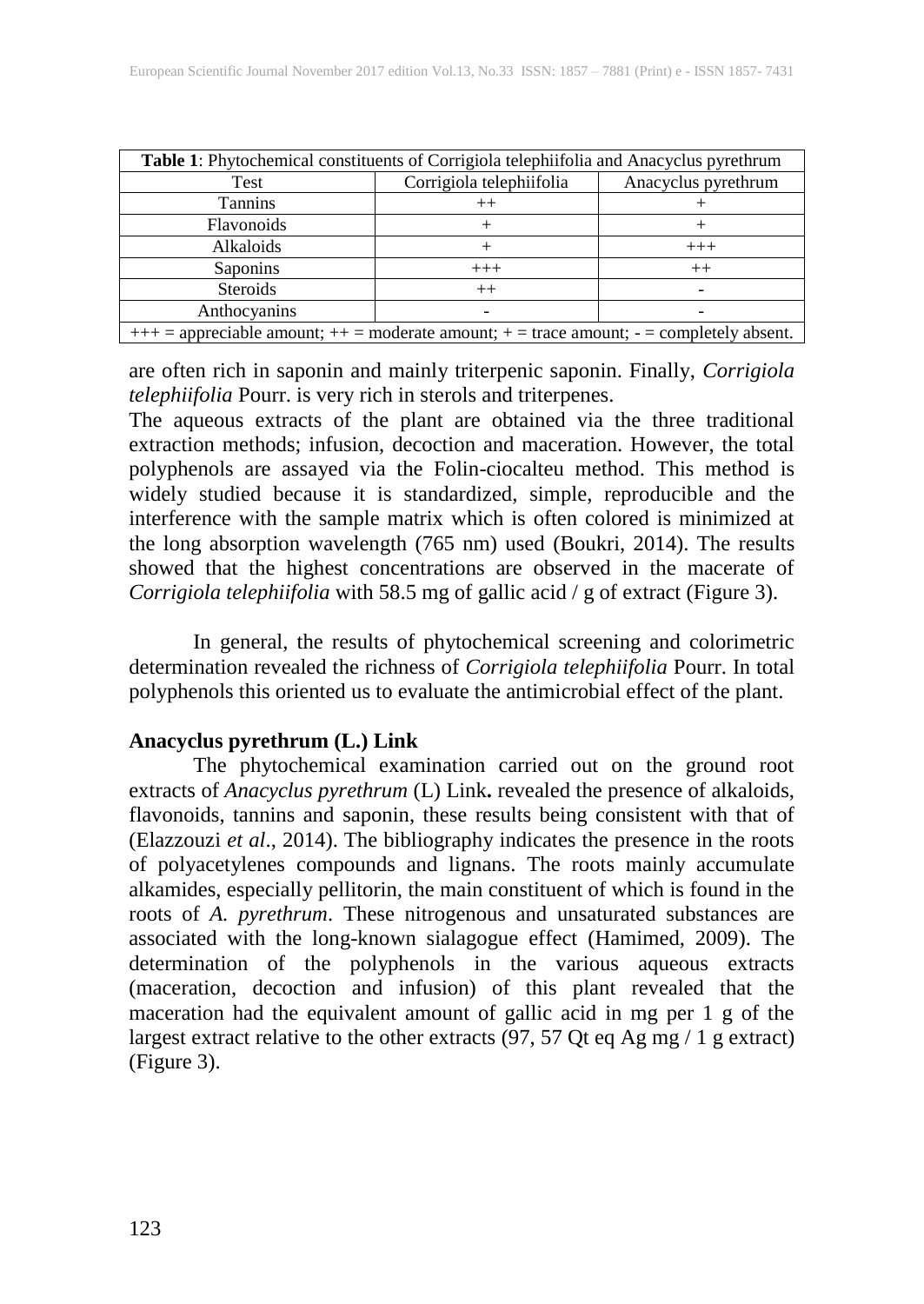

**Fig. 3:** Determination of polyphenols from aqueous plant extracts

#### **Antibacterial activity of aqueous extracts**

The antibacterial activity of aqueous extracts of *Corrigiola telephiifolia* Pourr. is tested against three bacterial strains (*Escherichia coli*, *Klebsiella pneumoniae* and *Staphylococcus aureus*), the results revealed that the macerate of the plant is only slightly active against *E. coli* with an inhibition zone of  $9 \pm 0.06$  mm at an extract concentration of 100 μg / ml (Table 2).

| Table 2: Antibacterial activity of aqueous extract of Corrigiola telephiifolia Pourr. |            |           |          |                 |  |
|---------------------------------------------------------------------------------------|------------|-----------|----------|-----------------|--|
| Extract (100 ug/ml)                                                                   |            |           |          |                 |  |
| Germs                                                                                 | <b>ATB</b> | Decoction | Infusion | Maceration      |  |
| S. aureus                                                                             | $AK(S)=19$ |           |          |                 |  |
| E. coli                                                                               | $GN(S)=20$ |           |          | $9.00 \pm 0.06$ |  |
| K. pneumoniae                                                                         | $GN(S)=20$ |           |          |                 |  |
| $(-)$ : No zone of inhibition observed: germ insensitive to the extract.              |            |           |          |                 |  |
| Average of the inhibition diameters in millimeters                                    |            |           |          |                 |  |

This inhibiting power may be explained by the abundance of saponin. Thus, it is reported in other studies (Saihi, 2011; Doudach *et al*., 2013c) that the extract of *C. telephiifolia* is active against *E. coli*. These findings are also confirmed by the results of our ethnobotanical investigation, which showed that the roots of *C. telephiifolia* are recommended to treat digestive infections.

The relatively high values of polyphenols led us to carry out tests on bacterial strains to unveil the antibacterial activity of this plant. *S. aureus*, *E. coli* and *K. pneumoniae* showed sensitivity to macerate of *Anacyclus pyrethrum* at a concentration of 100  $\mu$ g mL<sup>-1</sup> with an area of inhibition of  $16.55 \pm 0.60$  mm,  $14.95 \pm 1.25$  mm and  $10.83 \pm 0.96$  mm respectively (Table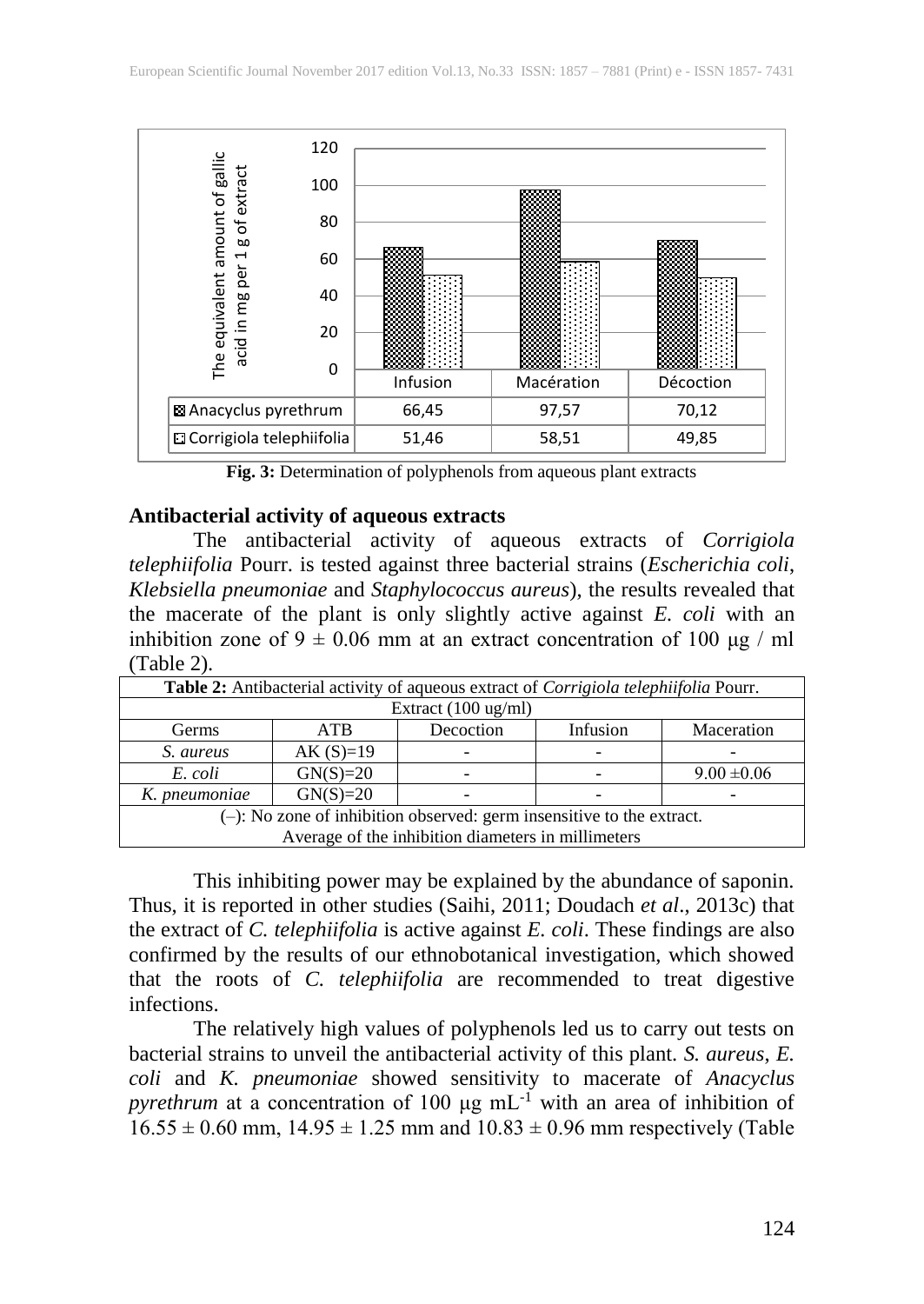3). These results were consistent with those published by (Doudach *et al*., 2012a ; Elazzouzi *et al*., 2014).

The aqueous extract of *Anacyclus pyrethrum* produces antibacterial effects on other bacterial strains, namely *Listeria monocytogenes* and *Candida albicans* (Selles *et al*., 2012). These results prove that this plant produces an important antibiotic potential, which seems to correlate well with the total phenolic values found. Therefore, these results provide a good basis for further examination of the possible application of *A. pyrethrum* for medicinal purposes, as well as in the pharmaceutical industry.

| Table 3: Antibacterial activity of aqueous extract of Anacyclus pyrethrum (L.) Link |            |                  |                 |                  |  |
|-------------------------------------------------------------------------------------|------------|------------------|-----------------|------------------|--|
| Extract $(100 \mu g/ml)$                                                            |            |                  |                 |                  |  |
| Bacteria                                                                            | <b>ATB</b> | Decoction        | Infusion        | Maceration       |  |
| S. aureus                                                                           | $AK(S)=19$ | $10.60 \pm 0.35$ | $6.86 \pm 0.77$ | $16.55 \pm 0.60$ |  |
| E. coli                                                                             | $GN(S)=20$ | $9.33 \pm 0.96$  |                 | $14.95 \pm 1.25$ |  |
| K. pneumoniae                                                                       | $GN(S)=20$ | $7.20 \pm 1.00$  |                 | $10.83 \pm 0.96$ |  |
| $(-)$ : No zone of inhibition observed: germ insensitive to the extract.            |            |                  |                 |                  |  |
| Average of the inhibition diameters in millimeters                                  |            |                  |                 |                  |  |

# **Conclusion**

This work made it possible to demonstrate the antibacterial properties of the aqueous extracts of *Corrigiola telephiifolia* Pourr. (سرغينة – Serguina) and *Anacyclus pyrethrum* (L.) Link (قرحة عقير - Akir karha), significant inhibition diameters on pathogens and sometimes resistant to antibiotics.

The results of this work could justify certain traditional uses of these plants in certain pathologies such as respiratory, gastric and dermatological, urogenital, neurological affections. However, this work must continue in order to isolate separately the active ingredients responsible for the antibacterial activity.

# **References:**

- 1. Adebayo EA, Ishola OR. Phytochemical and antimicrobial screening of crude extracts of Terminalia gaucescens; Afr. J. Pharm. Pharmacol., 2009; 3: 217-221.
- 2. Balandrin MF, Klocke JA, Wurtele ES, Bollinger WH. Natural plant chemicals: sources of industrial and medicinal materials, Science*,*  1985; 228**:** 1154-1160.
- 3. Bammou M, Daoudi A, Sellam K, El Rhaffari L, Ibijbijen J, Nassiri L. Ethnobotanical Survey of Asteraceae Family used in Meknes-Tafilalet Region (Morocco). International Journal of Innovation and Applied Studies, 2015; 13:789-815.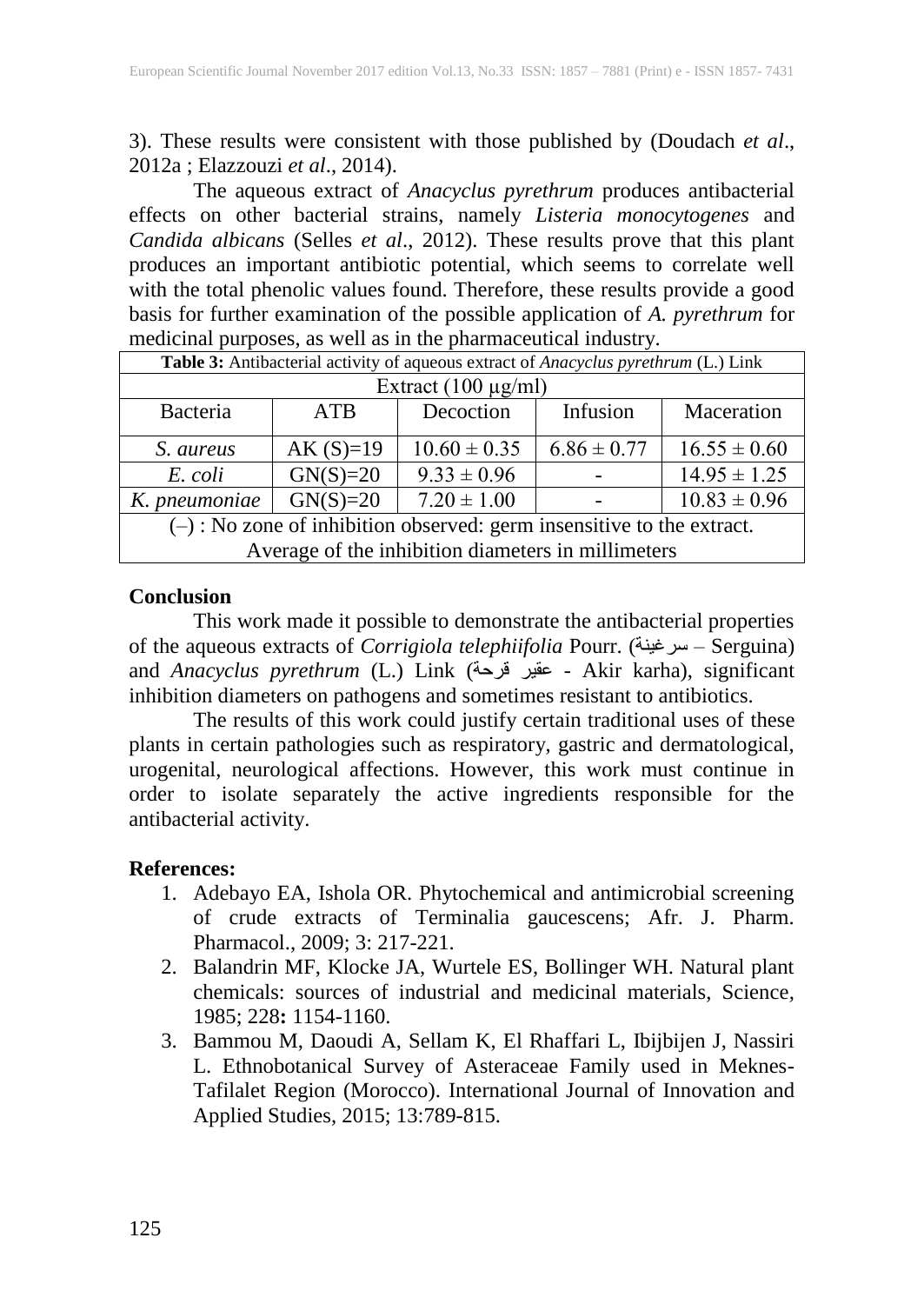- 4. Bellakhdar J. 1997. La pharmacopée marocaine traditionnelle. Médecine arabe ancienne et savoirs populaires. Editions Le Fennec, Ibis Press, Casablanca, Maroc.
- 5. Boukri NEH. 2014. Contribution à l'étude phytochimique des extraits bruts des épices contenus dans le mélange Ras-el-hanout: Kasdi merbah, Ouargla 99 p.
- 6. Dabai Y, Kawo A, Aliyu R. Phytochemical screening and antibacterial activity of the leaf and root extracts of Senna italica, Afr. J. Pharm. Pharmacol.*,* 2012, 6**:** 914-918.
- 7. Daoudi A, Bammou M, Zarkani S, Slimani I, Ibijbijen J, Nassiri L. Étude ethnobotanique de la flore médicinale dans la commune rurale d'aguelmouss province de khénifra (Maroc). Phytothérapie, 2015; 13:1-9.
- 8. Daoudi A, Nassiri L, Ibijbijen J, Boukil A. Etude ethnobotanique du Pyrèthre d'Afrique " *Anacyclus pyrethrum* L." dans le cercle Meknès, El Hajeb, Khénifra, Azrou et Ifrane -Maroc-. ScienceLib, 2014; 6:26.
- 9. Djenane D, Yangüela J, Derriche F, Bouarab L, Roncales P. Utilisation des composés de feuilles d'olivier comme agents antimicrobiens; application pour la conservation de la viande fraîche de dinde. Nature and Technology, 2012 ;7:53.
- 10. Doudach L, Meddah B, Alnamer R, Chibani F, Cherrah Y. In vitro antibacterial activity of the methanolic and aqueous extracts of *Anacyclus pyrethrum* used in Moroccan traditional medicine. Int J Pharm Pharm Sci, 2012a; 4:402-405.
- <span id="page-10-0"></span>11. Doudach L, Meddah B, Alnamer R, Faouzi M, Chibani F, Abdelhakim E, Cherrah Y. In vitro Antibacterial Potential Activity of the Methanolic and Aqueous Extracts of *Corrigiola telephiifolia* Pourr. and *Mesembryanthemum nodiflorum*. Journal of Biologically Active Products from Nature, 2012b; 2:284-291.
- 12. Doudach L, Meddah B, Faouzi M, Khatib A, Lalou C, Hammani h, El Omri A, Cherrah Y. Cytotoxic and antioxidant activity of various extracts of *Corrigiola telephiifolia* pourr. Int. J. Pharm. Pharm. Sci., 2013c; 5:154-158.
- 13. El Hafian M, Benlandini N, Elyacoubi H, Zidane L, Rochdi A. Étude floristique et ethnobotanique des plantes médicinales utilisées au niveau de la préfecture d'Agadir-Ida-Outanane (Maroc). J. Appl. Biosci., 2014; 81:7198-7213.
- 14. Elazzouzi H, Soro A, Elhilali F, Bentayeb A, El Belghiti MA, Zair T. Phytochemical study of *Anacyclus pyrethrum* (L.) of Middle Atlas (Morocco), and in vitro study of antibacterial activity of *Pyrethrum*. Adv. Nat. App. Sci., 2014; 8:131-141.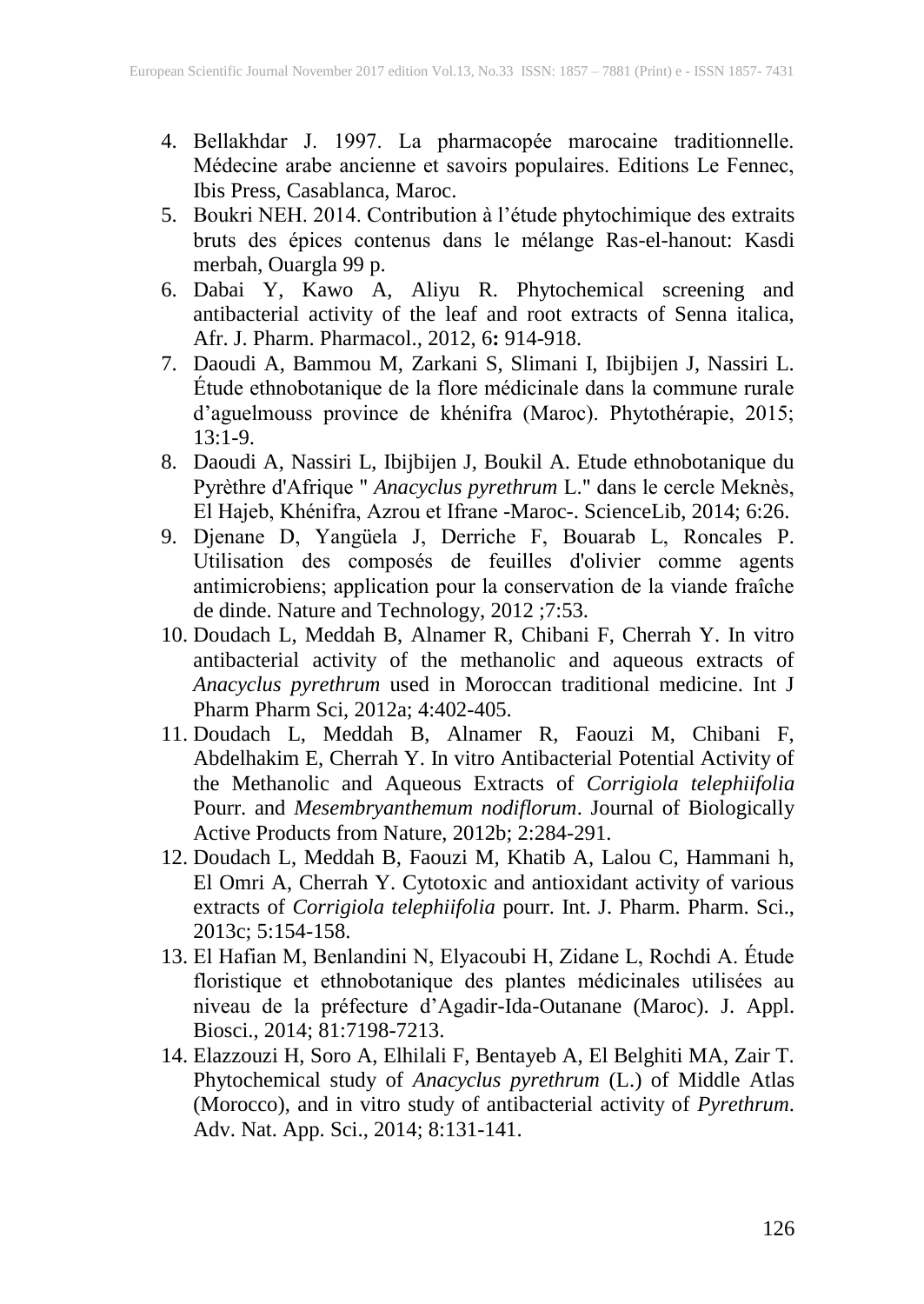- 15. Fennane M, Ibn-Tattou M. 1999. Flore pratique du Maroc. Vol. 1. Pteridophyta, Gymnospermae, Angiospermae (Lauraceae-Neuradaceae): Inst. Scientifique, Maroc.
- 16. Fennane M, Ibn-Tattou M, El oualidi J. 2014. Flore pratique du Maroc. Vol. 3. Dicotyledones, Monocotyledones: Inst. Scientifique, Maroc.
- 17. Ghedadba N, Hambaba L, Ayachi A, Aberkane M, Bousselsela H, Oueld-Mokhtar S. Polyphénols totaux, activités antioxydante et antimicrobienne des extraits des feuilles de *Marrubium deserti* de Noé. Phytothérapie, 2015; 13:118-129.
- 18. Hamimed S. 2009. Caractérisation chimique des principes à effet antidermatophyte des racines d'*Anacyclus pyrethrum* L: Mentouri Constantine 166 p.
- 19. Harborne J.B. 1998. Phytochemical methods. A Guide to modern techniques of plant analysis. 3<sup>rd</sup> ed., Chapman and Hall Int., New York.
- 20. Hmamouchi M. 1999. Les plantes médicinales et aromatiques Marocaines : utilisation, biologie, écologie, chimie, pharmacologie, toxicologie, lexiques. Imprimerie de Fédala, Mohammedia, Maroc.
- 21. Hussain I, Khader JA, Noor S, Ullah R, Talha M, Ahmed M. Study on the medicinal plant Calandula officinalis, Afr. J. Pharm. Pharmacol.*,* 2012; 6 **:** 973-978.
- 22. Ibn Makhlouf L. 2008. De la plante au médicament: une passerelle entre tradition et science, Édition Lawne, Maroc. 92 p.
- 23. Jean B. 2009. Pharmacognosie, phytochimie, plantes médicinales (4<sup>eme</sup> ed.). édition: Lavoisier. 1271 p.
- 24. Juven B, Kanner J, Schved F, Weisslowicz H. Factors that interact with the antibacterial action of thyme essential oil and its active constituents. J. Appl. Microbiol., 1994; 76:626-631.
- 25. Muanda FN. 2010. Identification de polyphénols, évaluation de leur activité antioxydante et étude de leurs propriétés biologiques [Doctorat]: Université Paul Verlaine-Metz, France, 295 p.
- 26. Nassiri L, Zarkani S, Daoudi A, Bammou M, Ibijbijen J. Contribution à l'élaboration d'un catalogue ethnobotanique de la commune rurale d'Aguelmous - province de Khenifra – Maroc. International Journal of Innovation and Applied Studies. 2016; 17 : 373-387.
- 27. Saihi R. 2011. Etude phytochimique extraction des produits actifs de la plante Artemisia campestris de la région de Djelfa: Mise en évidence de l'activité biologique [Doctorat]: Université Ahmed Ben Bella d'Oran 1 Es Senia. Algerie, 83 p.